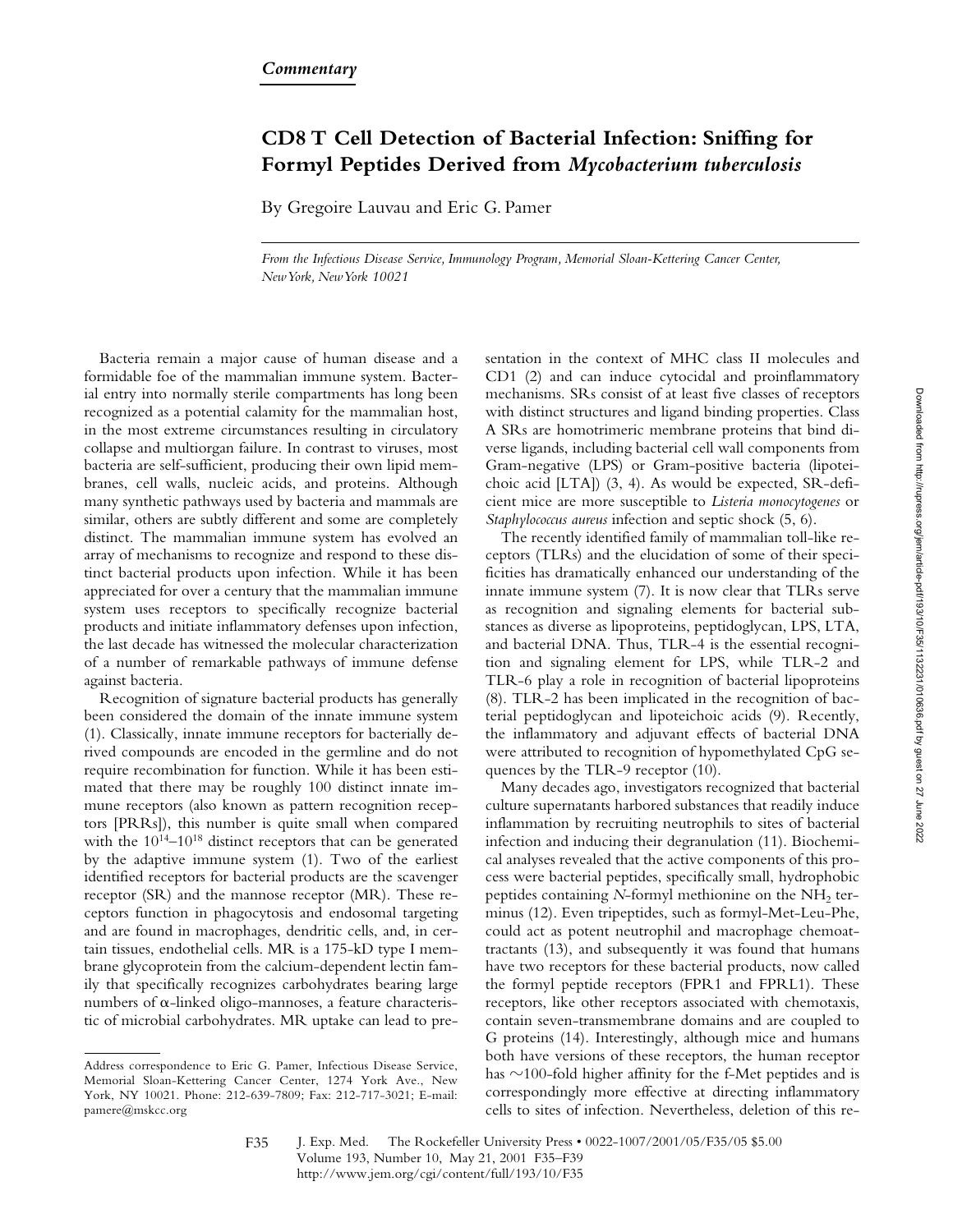ceptor from mice results in enhanced susceptibility to some bacterial infections (15).

In contrast to innate immunity, adaptive immunity relies on recombined antigen receptors and their resulting greater diversity to recognize bacterial antigens. At the T cell level, receptor-mediated recognition was thought to be exclusive for peptides derived from the degradation of pathogenderived proteins. However, this idea was turned on its head when Porcelli and Brenner (16) demonstrated that a subset of T lymphocytes recognize lipid antigens in the context of CD1, a non-MHC encoded transmembrane protein with great structural similarity to MHC class I molecules. Thus, lipids such as mycolic acid (17), derived from *Mycobacterium tuberculosis*, and lipoarabinomanan (18), derived from *Mycobacterium leprae*, are bound by CD1 and recognized by a range of T lymphocytes. Although it remains to be proven that these T cells play a role in protective immunity to mycobacterial infection, the concept that T lymphocyte specificity is exclusive for pathogen-derived peptides has been



Figure 1. H2-M3 mobilization upon bacterial infection. Under normal circumstances (top panel), endogenous self-peptides (closed blue symbols) are generated in the cytosol and presented by classical MHC class Ia molecules. In contrast, empty class Ib molecules (H2-M3) are mostly retained in the ER, while a few mitochondrial formylated peptides are bound and presented by H2-M3 at the cell surface. After bacterial infection (bottom panel), empty ER-resident H2-M3 molecules are rapidly loaded with bacterially secreted formylated peptides (open red symbols) and form the majority of H2-M3 complexes on the cell surface. By contrast, peptides derived from bacterial antigens (closed red symbols) that are presented by MHC class Ia molecules are rare when compared with self-derived peptides.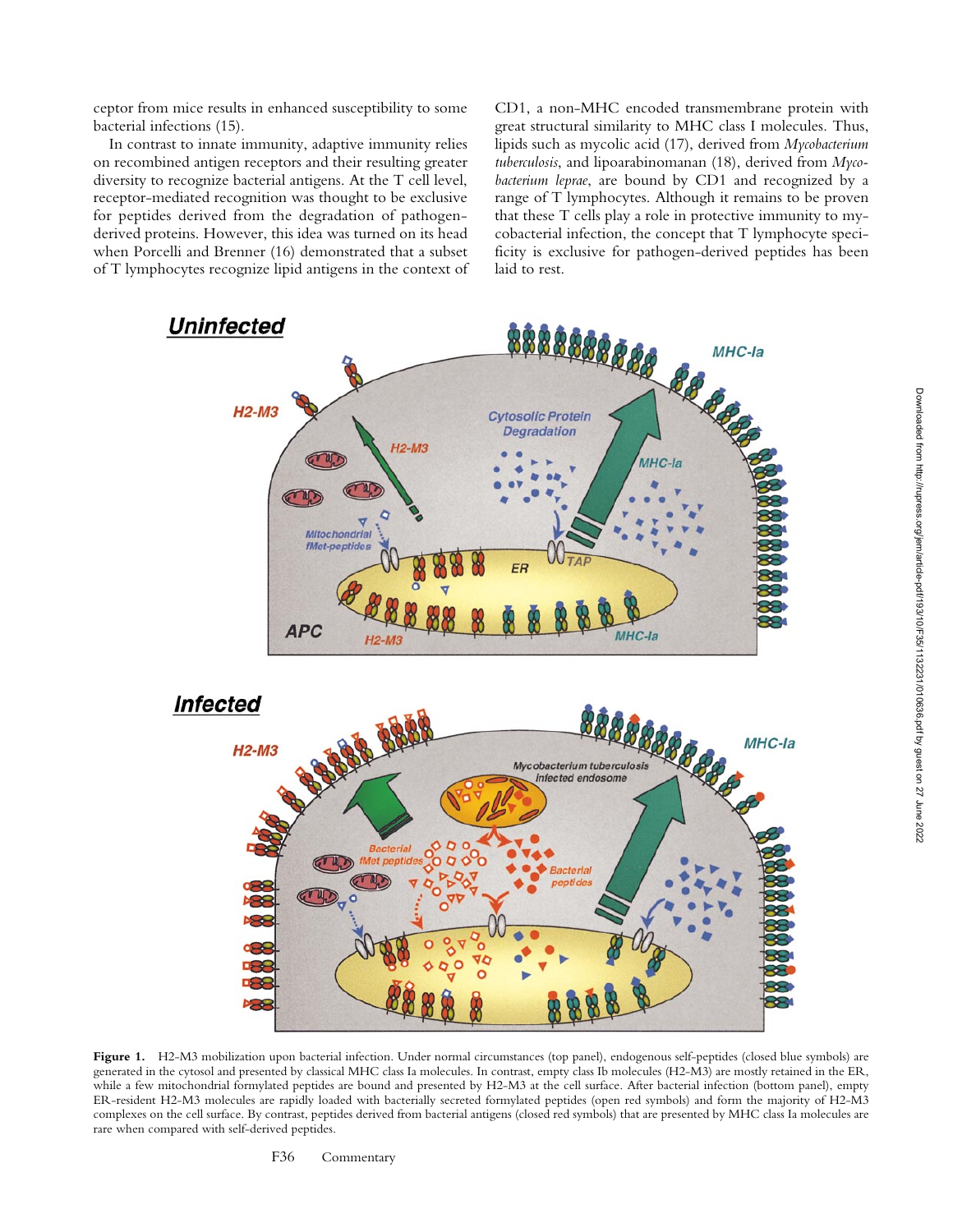The idea of selectively presenting signature bacterial molecules to T cells is not exclusive to CD1, however. Nearly a decade ago, the H2-M3 MHC class Ib molecule was found to present bacterially derived *N*-formyl methionine–containing peptides to CD8 T lymphocytes (19, 20). This fascinating molecule had been discovered earlier as a restriction element for a very small population of peptides derived from the NH<sub>2</sub> terminus of mitochondrially encoded proteins (21). The finding that *N*-formyl methionine was essential for high-affinity binding by H2-M3 suggested that this molecule might play a role in defense against bacterial infection (22), a good idea that was demonstrated to be correct in the setting of *L. monocytogenes* infection (19, 20). Subsequent identifications of the antigenic *L. monocytogenes*–derived *N*-formyl peptides have enabled kinetic analyses of H2-M3–restricted T cell responses during bacterial infection (23–25). Two studies using highly quantitative methods to enumerate antigen-specific T cells have demonstrated that H2-M3–restricted T cell responses are substantial and occur  $\sim$ 2 d earlier than CD8 T cell responses restricted by conventional MHC class Ia molecules (26, 27). The large number of H2-M3–restricted T cells, achieving frequencies of 5–10% of CD8 T cells in some mouse strains, and their peak presence in vivo at the time of bacterial clearance suggest an important role for these T cells in the development of sterilizing immunity. H2-M3– restricted T cells are cytolytic and produce TNF and IFN-g, cytokines associated with antilisterial immunity, further supporting the concept that H2-M3–restricted T cells participate in bacterial clearance (28). The most direct evidence for the role of H2-M3–restricted T cells in protective immunity comes from recent studies by Seaman et al. (29). Using mice that lack MHC class Ia molecules, they demonstrated that bacterial clearance depends almost exclusively on H2-M3–restricted CD8 T lymphocytes. That H2-M3–restricted T cells can provide protective immunity has also been demonstrated with the adoptive transfer of specific T cells (30).

How *N*-formyl methionine peptides are processed and presented by H2-M3 is unclear. Early studies by Kaufmann et al. (31) demonstrated that macrophages pulsed with heat-killed *L. monocytogenes* stimulate "MHC-unrestricted" (i.e., what were almost certainly H2-M–restricted) T cells, a finding that has been confirmed more recently with H2-M3–restricted CTL clones of defined peptide specificity (32). While presentation of mitochondrial peptides by H2-M3 appears to depend upon conventional transport from the cytosol into the endoplasmic reticulum (ER) by the transporter associated with antigen processing (TAP) (33), this does not appear to be absolutely necessary for the presentation of *L. monocytogenes*–derived peptides (32). For example, macrophages derived from  $TAP^{-/-}$ mice are capable of presenting fMIGWII, an *L. monocytogenes*–derived peptide, to CD8 T cells (32).

Trafficking of newly synthesized H2-M3 molecules differs significantly from that of conventional MHC class Ia molecules. Using a specific mAb, Chiu et al. (34) found that while H2-M3 surface expression is very low in uninfected cells, exogenous administration of *N*-formyl methionine peptides dramatically increases surface expression. Remarkably, upregulation of most H2-M3 expression is TAP dependent, suggesting that exogenous peptides enter the cytosol and are transported into the ER by TAP. H2-M3 molecules appear to be sequestered in the ER for lack of *N*-formyl methionine–containing peptide ligands and are released for trafficking to the cell surface upon binding of bacterial peptides (34). This state of readiness, particularly for pathogen-derived peptides, distinguishes H2-M3 from other MHC class I molecules. In the setting of bacterial infection, therefore, the bulk of H2-M3 molecules on the cell surface will present pathogen-derived peptides, in contrast to MHC class Ia molecules, which overwhelmingly present peptides derived from the degradation of self-proteins (Fig. 1).

Although it has been suspected that H2-M3 presents peptides from many classes of bacteria, until now the only pathogen for which H2-M3–mediated antigen presentation has been definitively demonstrated is *L. monocytogenes*. This has changed with the demonstration by Chun et al. (35) in this issue that *N*-formyl methionine peptides are presented by macrophages infected with *M. tuberculosis*. Using the recently sequenced *M. tuberculosis* genome database as a starting point, these investigators scanned for hydrophobic peptide sequences containing *N*-formyl methionine and otherwise conforming to the H2-M3 binding groove. The likelihood of successfully predicting which peptides are bound by H2-M3 was enhanced by knowledge of the H2-M3 crystal structure (36). After identifying a number of peptides, Chun et al. identified those that bound H2-M3 with the greatest affinity and further characterized these. Remarkably, T cell lines generated by peptide immunization of naive mice recognized and lysed *M. tuberculosis*– infected macrophages in an H2-M3–restricted fashion, indicating that mycobacterial peptides are presented on the macrophage surface. Importantly, mice infected with *M. tuberculosis* harbored formyl peptide–specific T lymphocytes that produced IFN-g upon in vitro stimulation. This remarkable series of experiments demonstrates the existence of H2-M3–restricted T cells in the setting of *M. tuberculosis* infection, suggesting a role for H2-M3–restricted T cells in defense against one of the most important bacterial pathogens of humankind.

In contrast to *L. monocytogenes*, which enters the cytosol of infected cells by lysing the phagosome (37), *M. tuberculosis* resides in a vacuole during intracellular infection. Despite this important difference, *N*-formyl methionine peptides from both pathogens are presented by H2-M3. The finding that presentation of peptides by H2-M3 can be both TAP dependent and independent suggests that there may be several trafficking routes directing peptides into the H2-M3 groove. Thus, it is possible that *M. tuberculosis*– derived peptides access the cytosol and enter the ER in a TAP-dependent fashion. On the other hand, it is possible that peptides derived from *M. tuberculosis* follow the TAPindependent pathway demonstrated for peptides derived from heat-killed *L. monocytogenes*. An important difference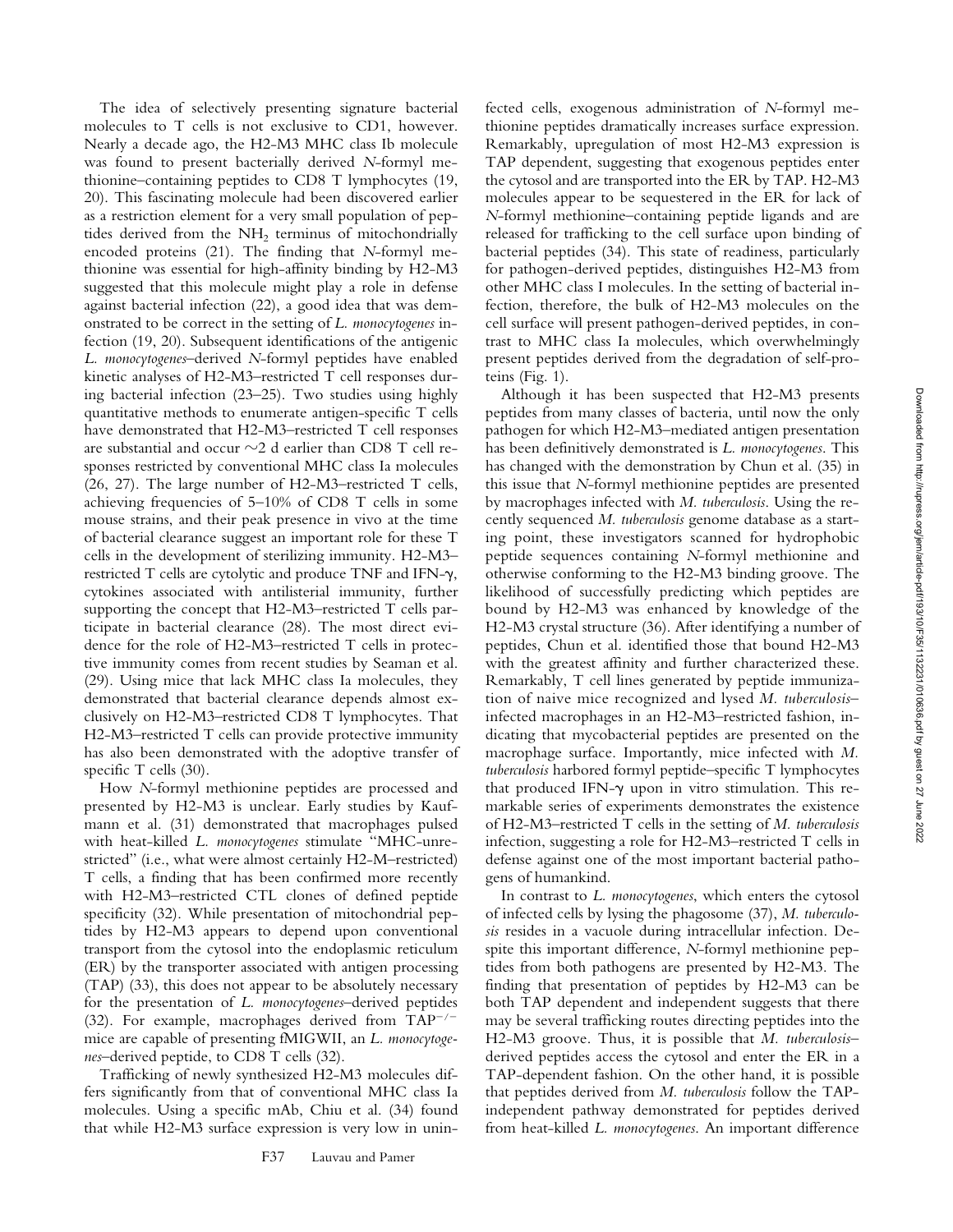between live mycobacteria and heat-killed *L. monocytogenes* is that the former use a clever mechanism to modify the vacuole, specifically by inhibiting acidification by excluding the proton ATPase, which may interfere with MHC class II antigen processing (38). Evading presentation by H2-M3 may be more difficult, perhaps in part due to their intracellular accumulation.

H2-M3, FPR, TLR, and CD1 have shown us that selective binding and recognition of bacterial molecules is a host defense strategy shared by the innate and adaptive arms of the mammalian immune system. Remarkably, in the setting of infection, CD1 molecules very likely bind the same glycolipid ligands as TLRs. Indeed, alterations in the lipid moiety of mycolic acids result in aberrant inflammatory responses that may, in part, reflect the roles of CD1 or TLRs in defense against *M. tuberculosis* (39). H2-M3 also shares the pool of bacterially secreted *N*-formyl methionine peptides with the chemotactic formyl peptide receptor. While it is unclear whether competition between innate and adaptive immune receptors for the same bacterial molecules occurs in vivo, it is conceivable that at limiting concentrations, receptors on highly prevalent cells such as neutrophils could deplete the local microenvironment of peptides for binding by less prevalent receptors. This kind of competition, therefore, potentially provides a mechanism for modulating the relative contributions of innate and adaptive inflammatory responses to bacterial infection. The convergent focus of different immune effector arms on the same pathogen-derived molecules underlines their importance as signals of infection but also suggests that the range of distinct bacterial molecules that can serve as such targets may be limited.

Although immunization with live, attenuated vaccines can be highly effective, the issue of potential adverse effects in immunocompromised individuals is always a bothersome concern. Therefore, the concept of immunizing and inducing protective immunity with nonliving components is tantalizing, but, in the case of intracellular bacterial infections such as *M. tuberculosis*, of unproven utility. Antigens bound by molecules such as CD1 and H2-M3 are particularly attractive as vaccine targets because they induce T cell–mediated immunity, but in a fashion that is not constrained by conventional MHC restriction. Therefore, the same bacterial molecules could potentially be used to immunize a population of individuals with diverse MHC haplotypes. It is even possible, since these molecules are detected by both the innate and adaptive immune systems, that these antigens could serve as their own adjuvants. In this context, the finding that a murine MHC class Ib molecule plays a role in the immune response to *M. tuberculosis*, arguably humanity's worst bacterial enemy, is exciting.

Chun et al. have taken advantage of two of the great advances of the last decade: the complete genome sequences of several important human pathogens and the increasing number of structurally defined, immune-related molecules. In the coming years, these invaluable databases will increasingly be recognized as indispensable tools for the study of antimicrobial immunity. To be sure, we have to remain

clever as we investigate immune responses to bacterial pathogens, but it will certainly be a pleasure to replace months spent at the bench purifying antigenic peptides with a short trip on a laptop to the genome databases.

*Submitted: 16 April 2001 Accepted: 23 April 2001*

## **References**

- 1. Medzhitov, R., and C. Janeway. 2000. Innate immunity. *N. Engl. J. Med.* 343:338–344.
- 2. Prigozy, T.I., P.A. Sieling, D. Clemens, P.L. Stewart, D.M. Behar, S.A. Porcelli, M.B. Brenner, R.L. Modlin, and M. Kronenberg. 1997. The mannose receptor delivers lipoglycan antigens to endosomes for presentation to T cells by CD1b molecules. *Immunity.* 6:187–197.
- 3. Hampton, R., D. Golenbock, M. Penman, M. Krieger, and C. Raetz. 1991. Recognition and plasma clearance of endotoxin by scavenger receptors. *Nature.* 352:342–347.
- 4. Dunne, D., D. Resnick, J. Greenberg, M. Krieger, and K. Joiner. 1994. The type I macrophage scavenger receptor binds to Gram-positive bacteria and recognizes lipoteichoic acid. *Proc. Natl. Acad. Sci. USA.* 91:1863–1867.
- 5. Suzuki, H., Y. Kurihara, M. Takeya, N. Kamada, M. Kataoka, K. Jishage, O. Ueda, H. Sakaguchi, T. Higashi, T. Suzuki, et al. 1997. A role for macrophage scavenger receptors in atherosclerosis and susceptibility to infection. *Nature.* 386:292–296.
- 6. Thomas, C., Y. Li, T. Kodama, H. Suzuki, S. Silverstein, and J.E. Khoury. 2000. Protection from lethal Gram-positive infection by macrophage scavenger receptor–dependent phagocytosis. *J. Exp. Med.* 191:147–156.
- 7. Medzhitov, R., and C. Janeway. 2000. Innate immunity recognition: mechanisms and pathways. *Immunol. Rev.* 173:89– 97.
- 8. Ozinsky, A., D. Underhill, J. Fontenot, A. Hajjar, K. Smith, C. Wilson, L. Schroeder, and A. Aderem. 2000. The repertoire for pattern recognition of pathogens by the innate immune system is defined by cooperation between toll-like receptors. *Proc. Natl. Acad. Sci. USA.* 97:13766–13771.
- 9. Underhill, D.M., A. Ozinsky, A.M. Hajjar, A. Stevens, C.B. Wilson, M. Bassetti, and A. Aderem. 1999. The Toll-like receptor 2 is recruited to macrophage phagosomes and discriminates between pathogens. *Nature.* 401:811–815.
- 10. Hemmi, H., O. Takeuchi, T. Kawai, T. Kaisho, S. Sato, H. Sanjo, M. Matsumoto, K. Hoshino, H. Wagner, K. Takeda, et al. 2000. A Toll-like receptor recognizes bacterial DNA. *Nature.* 408:659–665.
- 11. Ward, P., I. Lepow, and L. Newman. 1968. Bacterial factors chemotactic for polymorphonuclear leukocytes. *Am. J. Pathol.* 52:725–736.
- 12. Schiffmann, E., H. Showell, B. Corcoran, P. Ward, E. Smith, and E. Becker. 1975. The isolation and partial characterization of neutrophil chemotactic factors from *Escherichia coli*. *J. Immunol.* 114:1831–1837.
- 13. Marasco, W., S. Phan, H. Krutzsch, H. Showell, D. Feltner, R. Nairn, E. Becker, and P. Ward. 1984. Purification and identification of formyl-methionyl-leucyl-phenylalanine as the major peptide neutrophil chemotactic factor produced by *Escherichia coli*. *J. Biol. Chem.* 259:5430–5439.
- 14. Murphy, P. 1994. The molecular biology of leukocyte chemoattractant receptors. *Annu. Rev. Immunol.* 12:593–633.